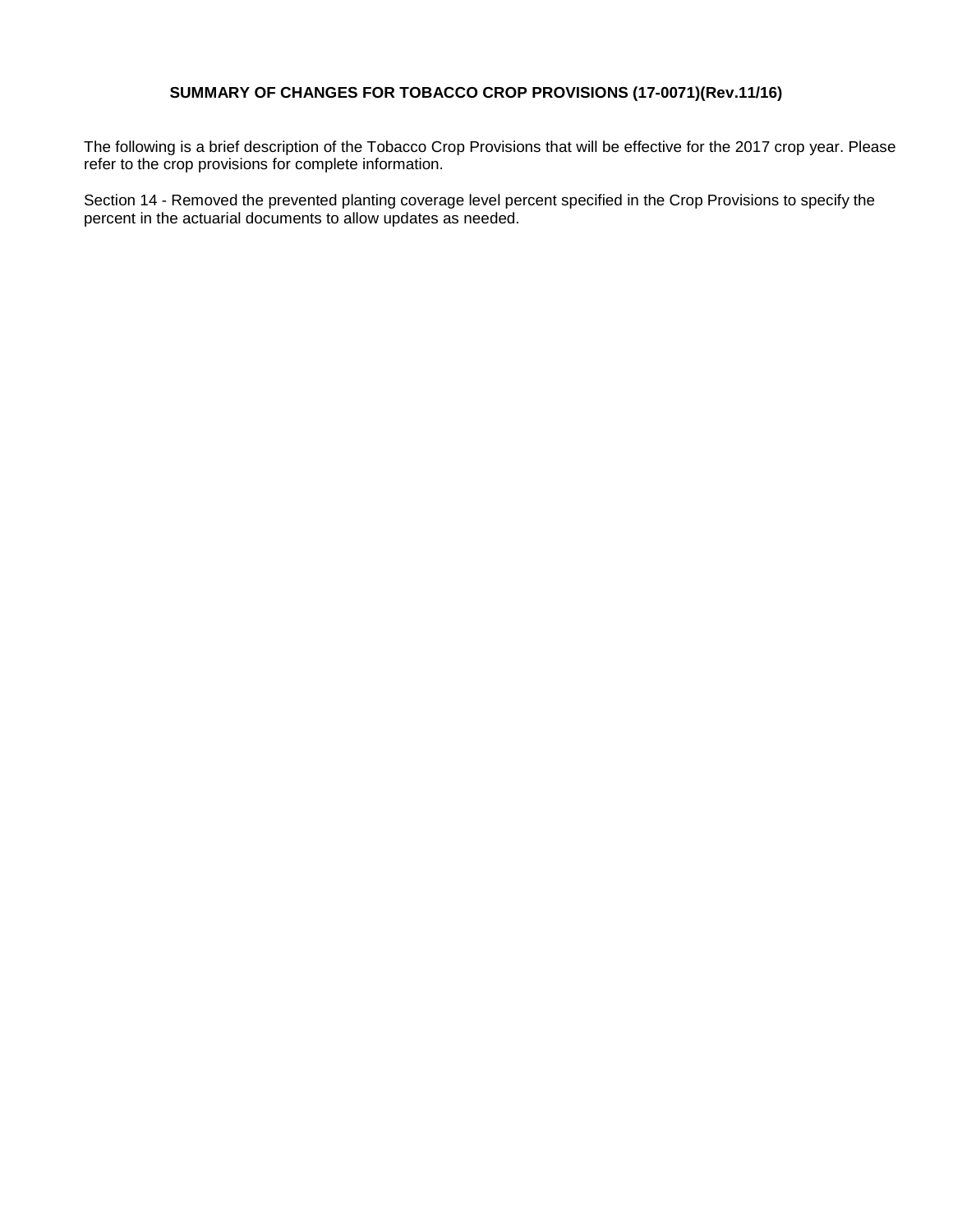# **UNITED STATES DEPARTMENT OF AGRICULTURE Federal Crop Insurance Corporation TOBACCO CROP PROVISIONS**



# **1. Definitions.**

**Average value** - For appraised production, the value of such production divided by the appraised pounds for the tobacco types. For harvested production, the value of such production divided by the harvested pounds for the tobacco types.

**Basic unit** - In lieu of the definition in the Basic Provisions, a basic unit is all insurable acreage of an insurable type of tobacco in the county in which you have a share on the date of planting for the crop year and that is identified by a single FSA farm serial number at the time insurance first attaches under these provisions for the crop year.

**Harvest** - Cutting or priming and removing all insured tobacco from the unit.

**Hydroponic plants** - Seedlings grown in liquid nutrient solutions.

**Late planting period** - In lieu of the definition in section 1 of the Basic Provisions, the period that begins the day after the final planting date for the insured crop and ends 15 days after the final planting date, unless otherwise specified in the Special Provisions.

**Planted acreage** - In addition to the definition contained in the Basic Provisions, land in which tobacco seedlings, including hydroponic plants, have been transplanted by hand or machine from the tobacco bed to the field.

**Pound** - Sixteen ounces avoirdupois.

**Priming** - A method of harvesting tobacco by which one or more leaves are removed from the stalk as they mature.

**Tobacco bed** - An area protected from adverse weather in which tobacco seeds are sown and seedlings are grown until transplanted into the tobacco field by hand or machine.

**Tobacco types** - Insurable tobacco as shown on the Special Provisions of Insurance.

## **2. Unit Division.**

A basic unit will be determined in accordance with the definition of basic unit contained in section 1 of these Crop Provisions. Optional and enterprise units may be allowed by the Special Provisions of Insurance.

**3. Insurance Guarantees, Coverage Levels, and Prices for Determining Indemnities.**

In addition to the requirements of section 3 of the Basic Provisions, you must select only one price election percentage and coverage level for each tobacco type designated in the Special Provisions of Insurance that you elect to insure.

## **4. Contract Changes.**

In accordance with section 4 of the Basic Provisions, the contract change date is November 30 preceding the cancellation date.

**5. Cancellation and Termination Dates.**

In accordance with section 2 of the Basic Provisions, the cancellation and termination dates are March 15.

#### **6. Report of Acreage.**

In addition to the requirements of section 6 of the Basic Provisions, you must provide a copy of any written lease agreement, if applicable, between you and any landlord or tenant. The written lease agreement must:

- (a) Identify all other persons sharing in the crop; and
- (b) Be submitted to us on or before the acreage reporting date.

#### **7. Insured Crop.**

- (a) In accordance with section 8 of the Basic Provisions, the insured crop will be each tobacco type you elect to insure and for which a premium rate is provided by the actuarial documents:
	- (1) In which you have a share;
	- (2) That meets all rotation requirements on the Special Provisions of Insurance.
- (b)You will be considered to have a share in the insured crop if you retain control of the acreage on which the tobacco is grown and you are at risk of loss.

# **8. Insurable Acreage.**

In addition to the provisions of section 9 of the Basic Provisions, we will not insure any acreage that is:

- (a) Planted in any manner other than as provided in the definition of "planted acreage" in section 1 of these Crop Provisions, unless otherwise provided by the Special Provisions of Insurance or by written agreement; or
- (b) Damaged before the final planting date to the extent that the majority of producers in the area would normally not further care for the tobacco crop, unless such crop is replanted or we agree that replanting is not practical.

# **9. Insurance Period.**

In lieu of the provisions of section 11 of the Basic Provisions, coverage ends at the earlier of:

- (a) Total destruction of the tobacco on the unit;
- (b) Removal of the tobacco from the unit where grown, except for curing, grading, and packing;
- (c) Abandonment of the crop on the unit;
- (d) Final adjustment of the loss on the unit; or
- (e) The calendar date for the end of the insurance period, which is the date immediately following planting and designated by tobacco types and states (or as otherwise stated on the Special Provisions of Insurance) as follows:
	- (i) Flue cured November 30 in North Carolina and Virginia;
	- (ii) Flue cured October 31 in Alabama, Florida, Georgia, and South Carolina;
	- (iii) Burley February 28 in all states;
	- (iv) Dark air cured March 15 in Kentucky, Tennessee, and Virginia;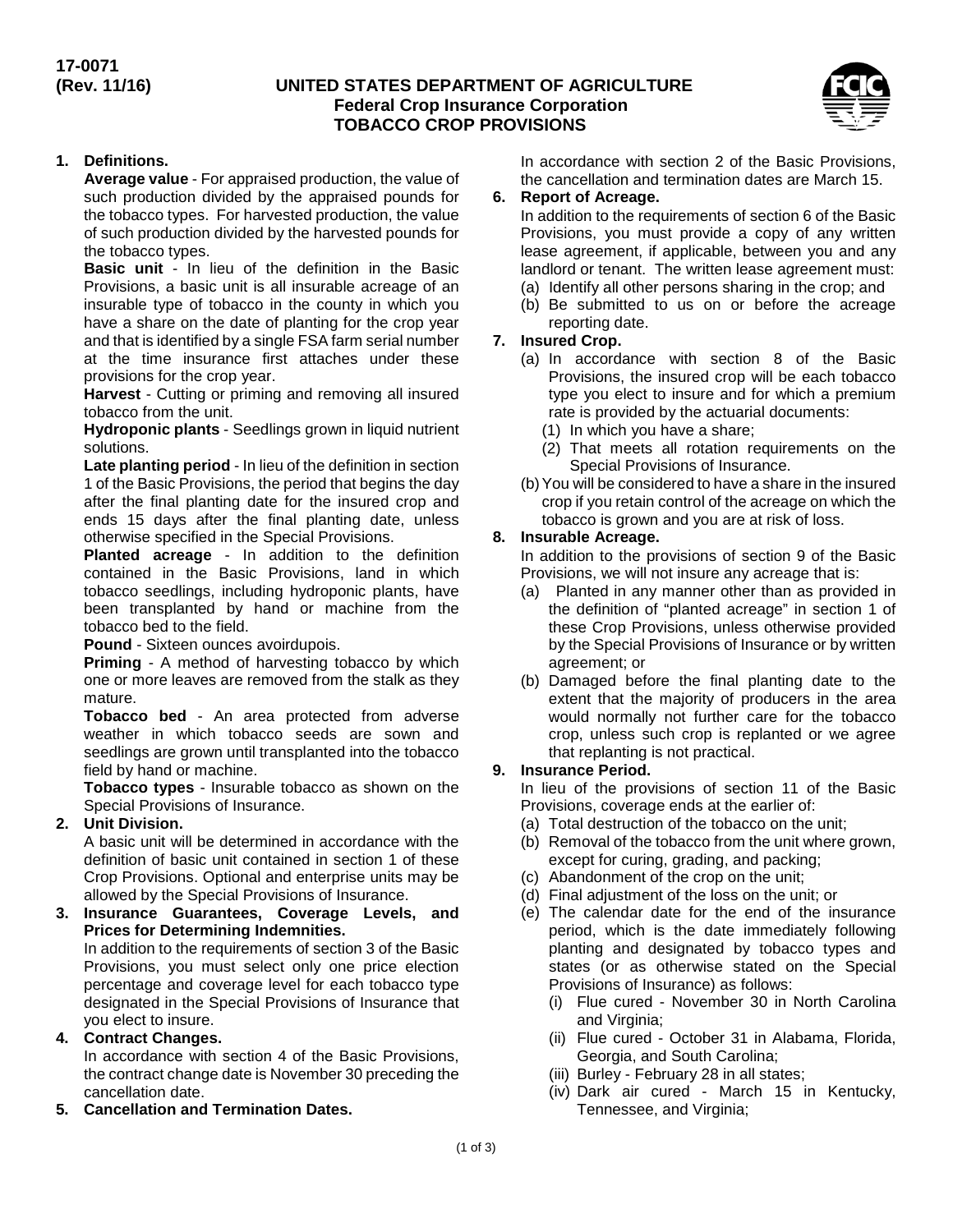- (v) Fire cured April 15 in Kentucky, Tennessee, and Virginia;
- (vi) Cigar Binder, Cigar Filler, and Cigar Wrapper April 30 in Connecticut, Massachusetts, Pennsylvania, and Wisconsin; and
- (vii) Maryland type May 15 in Maryland and Pennsylvania.

# **10. Causes of Loss.**

In accordance with the provisions of section 12 of the Basic Provisions, insurance is provided only against the following causes of loss that occur during the insurance period:

- (a) Adverse weather conditions;
- (b) Fire;
- (c) Insects, but not damage due to insufficient or improper application of pest control measures;
- (d) Plant disease, but not damage due to insufficient or improper application of disease control measures;
- (e) Wildlife;
- (f) Earthquake;
- (g) Volcanic eruption; or
- (h) Failure of the irrigation water supply due to a cause of loss specified in sections 10(a) through (g) that also occurs during the insurance period.

# **11. Duties In The Event of Damage or Loss.**

- (a) In accordance with section 14 of the Basic Provisions, you must maintain representative samples of each unharvested tobacco crop (type) for our inspection. The representative samples must be at least 5 feet wide (at least two rows), and extend the entire length of each field in the unit. The samples must not be harvested or destroyed until after our inspection.
- (b) If you have filed a notice of damage, you must leave all tobacco stalks and stubble in the unit intact for our inspection. The stalks and stubble must not be destroyed until we give you written consent to do so or until 30 days after the end of the insurance period, whichever is earlier.

## **12. Settlement of Claim.**

- (a) We will determine your loss on a unit basis. In the event you are unable to provide separate acceptable production records:
	- (1) For any optional unit, we will combine all optional units for which such production records were not provided; or
	- (2) For any basic units, we will allocate any commingled production to such units in proportion to our liability on the harvested acreage for the units.
- (b) In the event of loss or damage covered by this policy, we will settle your claim by:
	- (1) Multiplying the number of insured acres by your applicable production guarantee (per acre);
	- (2) Multiplying the result in section 12(b)(1) by your price election;
	- (3) Multiplying the total production to count determined in section 12(c) by your price election;
- (4) Subtracting the result of section 12(b)(3) from the result of section 12(b)(2); and
- (5) Multiplying the result of section 12(b)(4) by your share.

For example:

You have 100 percent share in a unit to produce 3,000 pounds of Burley tobacco, a production guarantee of 1,950 pounds (APH yield of 3,000 pounds x .65 coverage level), you plant 1.0 acre, your price election is \$1.50 per pound, and your production to count is 500 pounds. Your indemnity would be calculated as follows:

- (1) 1.0 acre x 1,950 pounds production  $guarantee = 1,950 pounds;$
- (2) 1,950 pounds  $X$  \$1.50 price election = \$2,925.00 value of the production guarantee;
- (3) 500 pounds production to count X \$1.50 price election = \$750.00 value of the production to count;
- (4) \$2,925.00 value of the production guarantee – \$750.00 value of the production to count =  $$2,175.00$ ; and
- (5) \$2,175.00 X 1.000 share = \$2,175.00 indemnity;
- (c) The total production to count (in pounds) from all insurable acreage on the unit will include:
	- (1) All appraised production as follows:
		- (i) Not less than the production guarantee (per acre) for acreage:
			- (A) That is abandoned;
			- (B) Put to another use without our consent;
			- (C) That is damaged solely by uninsured causes;
			- (D) For which you fail to provide records of production, that are acceptable to us; or
			- (E) For any type of tobacco when the stalks and stubble have been destroyed without our consent under section 11(b);
		- (ii) Production lost due to uninsured causes.
		- (iii) Potential production on insured acreage you intend to put to another use or abandon, if you and we agree on the appraised amount of production. Upon such agreement, the insurance period for that acreage will end when you put the acreage to another use or abandon the crop. If agreement on the appraised amount of production is not reached:
			- (A) If you do not elect to continue to care for the crop, we may give you consent to put the acreage to another use if you agree to leave intact, and provide sufficient care for, representative samples of the crop in locations acceptable to us (The amount of